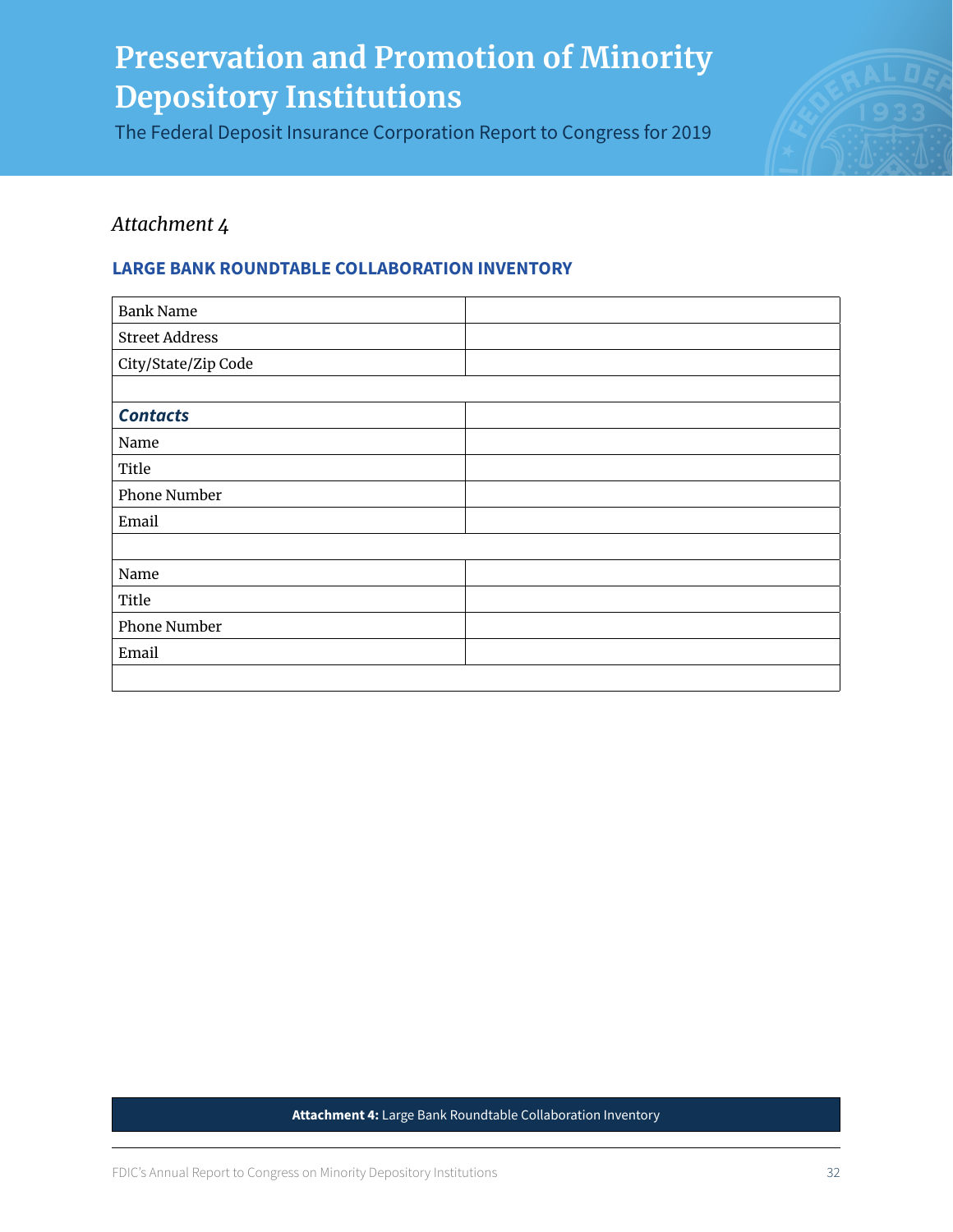The Federal Deposit Insurance Corporation Report to Congress for 2019



## **LARGE BANK ROUNDTABLE COLLABORATION INVENTORY**

## *Financial Support*

Financial institutions may receive Community Reinvestment Act (CRA) consideration for "qualified investments" in minority- or women-owned financial institutions or low-income credit unions (MWLI) that have a primary purpose of community development. "Qualified investment" means a lawful investment, deposit, membership share, or grant that has community development as its primary purpose. Refer to *[Financial Institution Letter \(FIL\) 64-2017: Resource Guide for Collaboration with](#page--1-0)  [Minority Depository Institutions](#page--1-0)* for additional information and for any geographic requirements.

| <b>Collaboration/Partnership</b><br><b>Opportunities</b>    | <b>Additional Detail</b> | <b>Request</b> | Can<br><b>Provide</b> | <b>Contact Point</b> |
|-------------------------------------------------------------|--------------------------|----------------|-----------------------|----------------------|
| <b>Financial Support</b>                                    |                          |                |                       |                      |
| Capital Investment                                          |                          |                |                       |                      |
| Deposit Accounts / Deposit<br>Support                       |                          |                |                       |                      |
| <b>Access to Government Deposits</b>                        |                          |                |                       |                      |
| Other                                                       |                          |                |                       |                      |
|                                                             |                          |                |                       |                      |
| Attachment 4: LARGE BANK ROUNDTABLE COLLABORATION INVENTORY |                          |                |                       |                      |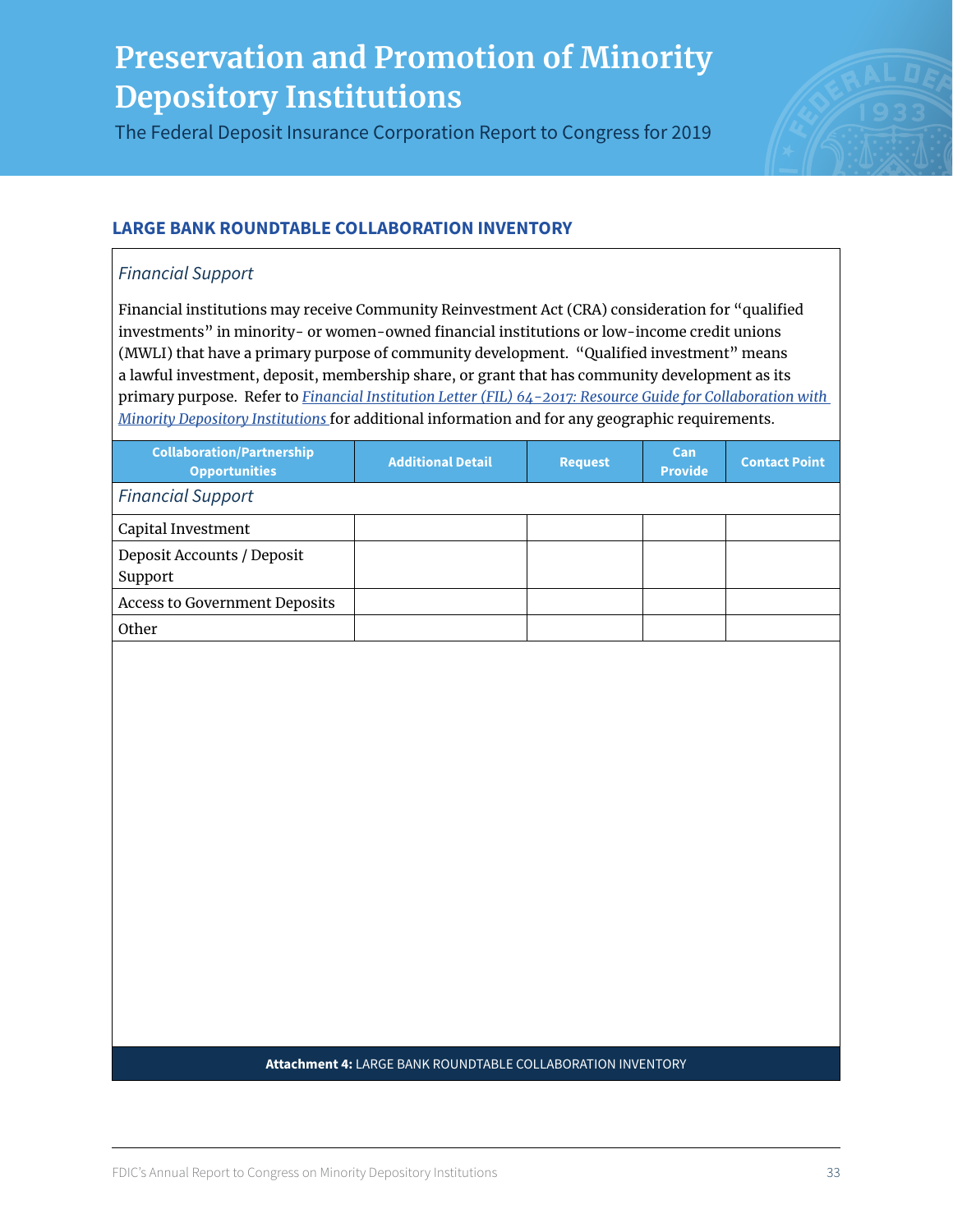The Federal Deposit Insurance Corporation Report to Congress for 2019



## **LARGE BANK ROUNDTABLE COLLABORATION INVENTORY**

### *Lending Opportunities*

Financial institutions may receive CRA consideration for loans made directly to an MWLI that primarily lends or facilitates lending to promote community development, and for purchases of participations in community development loans made by an MWLI. An MWLI could receive CRA consideration for purchasing a participation in a larger community development loan made by another institution, if they lack the size or expertise to originate such a loan. Refer to *[FIL 64-2017: Resource Guide for Collaboration](#page--1-0)  [with Minority Depository Institutions](#page--1-0)* for additional information and for any geographic requirements.

| <b>Collaboration/Partnership</b><br><b>Opportunities</b> | <b>Additional Detail</b>  | <b>Request</b> | Can<br><b>Provide</b> | <b>Contact Point</b> |
|----------------------------------------------------------|---------------------------|----------------|-----------------------|----------------------|
| <b>Lending Opportunities</b>                             | (specify loan type below) |                |                       |                      |
| <b>Loan Participations:</b>                              |                           |                |                       |                      |
| As Seller                                                |                           |                |                       |                      |
| As Purchaser                                             |                           |                |                       |                      |
| Loan Sales:                                              |                           |                |                       |                      |
| As Seller                                                |                           |                |                       |                      |
| As Purchaser                                             |                           |                |                       |                      |
| Other                                                    |                           |                |                       |                      |

### **Attachment 4:** LARGE BANK ROUNDTABLE COLLABORATION INVENTORY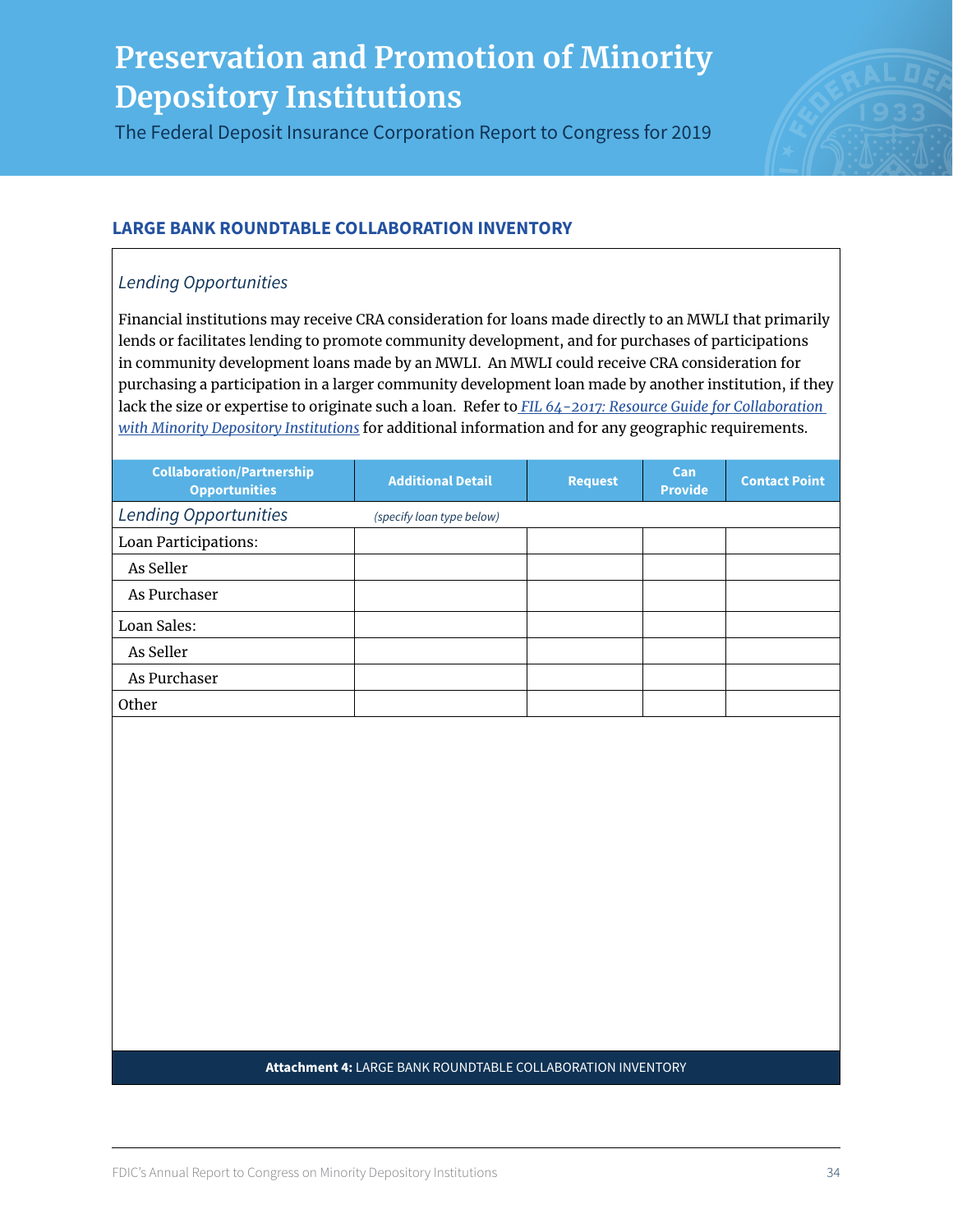The Federal Deposit Insurance Corporation Report to Congress for 2019



## **LARGE BANK ROUNDTABLE COLLABORATION INVENTORY**

### *Service Opportunities*

Financial institutions may receive CRA consideration for providing technical assistance related to the provision of financial services or other community development services to MWLIs that have a primary purpose of community development. Examples of community development services include: helping with marketing financial services, including development of advertising or promotions, publications, or workshops; furnishing financial services training for staff and management; and contributing accounting or bookkeeping services. A financial institution also could receive consideration for donating staff and support to an MWLI to enable the institution to provide community development services. Refer to *[FIL 64-2017: Resource Guide for Collaboration with Minority Depository Institutions](#page--1-0)* for additional information and for any geographic requirements.

| <b>Collaboration/Partnership</b><br><b>Opportunities</b> | <b>Additional Detail</b> | <b>Request</b> | Can<br><b>Provide</b> | <b>Contact Point</b> |
|----------------------------------------------------------|--------------------------|----------------|-----------------------|----------------------|
| Product Development / Delivery / Support                 |                          |                |                       |                      |
| Mortgage Loan Origination,<br>Servicing, or Support      |                          |                |                       |                      |
| <b>Specialty Lending Activities</b><br>(e.g., SBA)       |                          |                |                       |                      |
| CRA Program Development                                  |                          |                |                       |                      |
| New Product Development<br>Collaboration                 |                          |                |                       |                      |
| <b>ATM Access</b>                                        |                          |                |                       |                      |
| Credit Card Program<br>Collaboration                     |                          |                |                       |                      |
| <b>Product Marketing Support</b>                         |                          |                |                       |                      |
| Other                                                    |                          |                |                       |                      |

### **Attachment 4:** LARGE BANK ROUNDTABLE COLLABORATION INVENTORY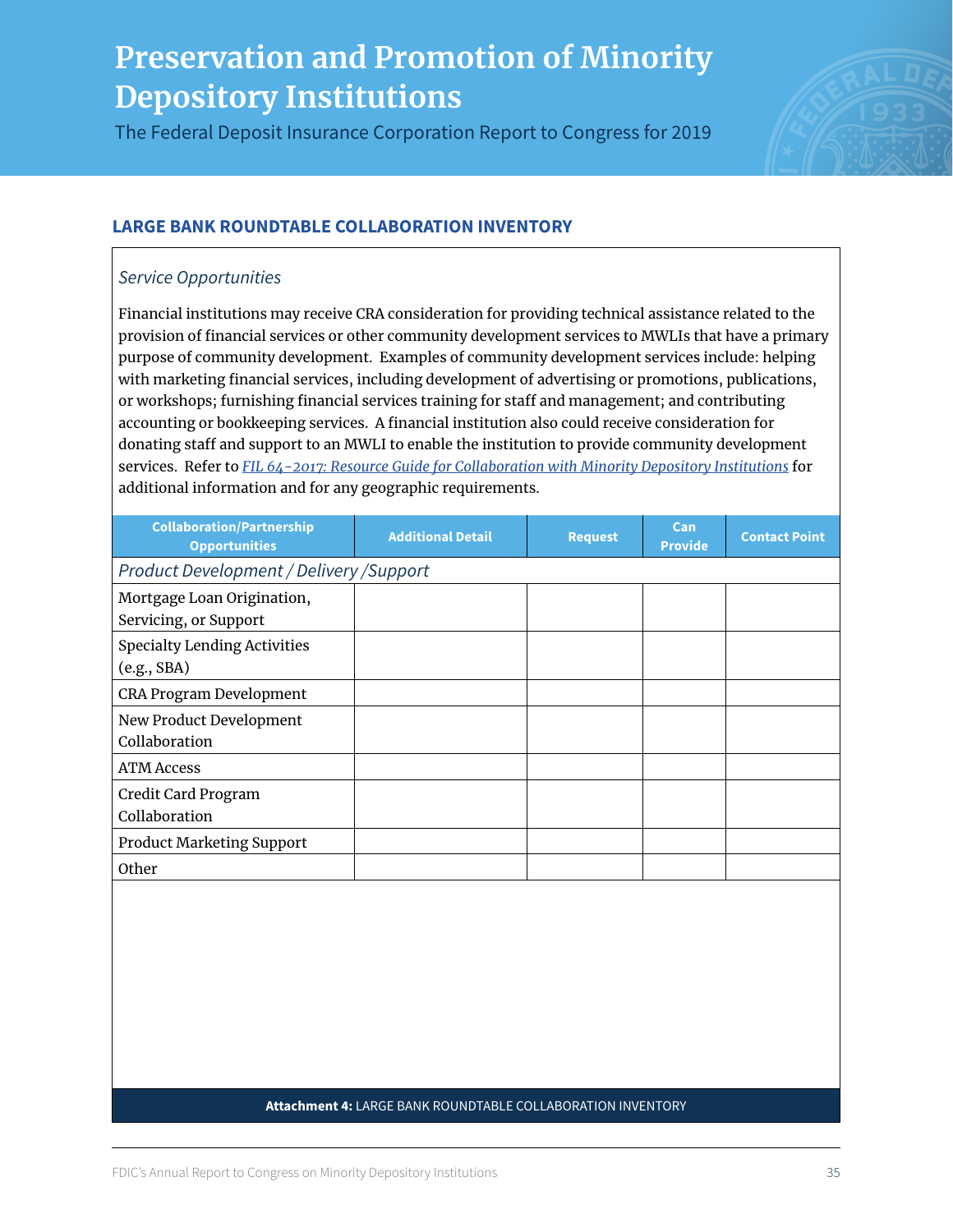The Federal Deposit Insurance Corporation Report to Congress for 2019



## **LARGE BANK ROUNDTABLE COLLABORATION INVENTORY**

| <b>Collaboration/Partnership</b><br><b>Opportunities</b>    | <b>Additional Detail</b> | <b>Request</b> | Can<br><b>Provide</b> | <b>Contact Point</b> |
|-------------------------------------------------------------|--------------------------|----------------|-----------------------|----------------------|
| <b>Technical Assistance</b>                                 |                          |                |                       |                      |
| <b>BSA/AML</b>                                              |                          |                |                       |                      |
| <b>Consumer Compliance</b>                                  |                          |                |                       |                      |
| <b>Information Technology</b>                               |                          |                |                       |                      |
| CyberSecurity                                               |                          |                |                       |                      |
| Loan Portfolio Hedging                                      |                          |                |                       |                      |
| <b>Treasury Management</b>                                  |                          |                |                       |                      |
| Other                                                       |                          |                |                       |                      |
|                                                             |                          |                |                       |                      |
| <b>Collaboration/Partnership</b><br><b>Opportunities</b>    | <b>Additional Detail</b> | <b>Request</b> | Can<br><b>Provide</b> | <b>Contact Point</b> |
| <b>Human Capital Support</b>                                |                          |                |                       |                      |
| <b>Providing Board Members</b>                              |                          |                |                       |                      |
| Executives on Loan to MDI                                   |                          |                |                       |                      |
| Mentorship in Specific Areas                                |                          |                |                       |                      |
| Other                                                       |                          |                |                       |                      |
|                                                             |                          |                |                       |                      |
| <b>Collaboration/Partnership</b><br><b>Opportunities</b>    | <b>Additional Detail</b> | <b>Request</b> | Can<br><b>Provide</b> | <b>Contact Point</b> |
| <b>Training Collaboration</b>                               |                          |                |                       |                      |
| <b>Training Curriculum</b><br>Development                   |                          |                |                       |                      |
| <b>Invite to Larger Bank Training</b><br>Initiatives        |                          |                |                       |                      |
| Discounted Access to Industry<br><b>Sponsored Training</b>  |                          |                |                       |                      |
| <b>Training Scholarships</b>                                |                          |                |                       |                      |
| Sponsor Symposium                                           |                          |                |                       |                      |
| Other                                                       |                          |                |                       |                      |
|                                                             |                          |                |                       |                      |
|                                                             |                          |                |                       |                      |
|                                                             |                          |                |                       |                      |
| Attachment 4: LARGE BANK ROUNDTABLE COLLABORATION INVENTORY |                          |                |                       |                      |